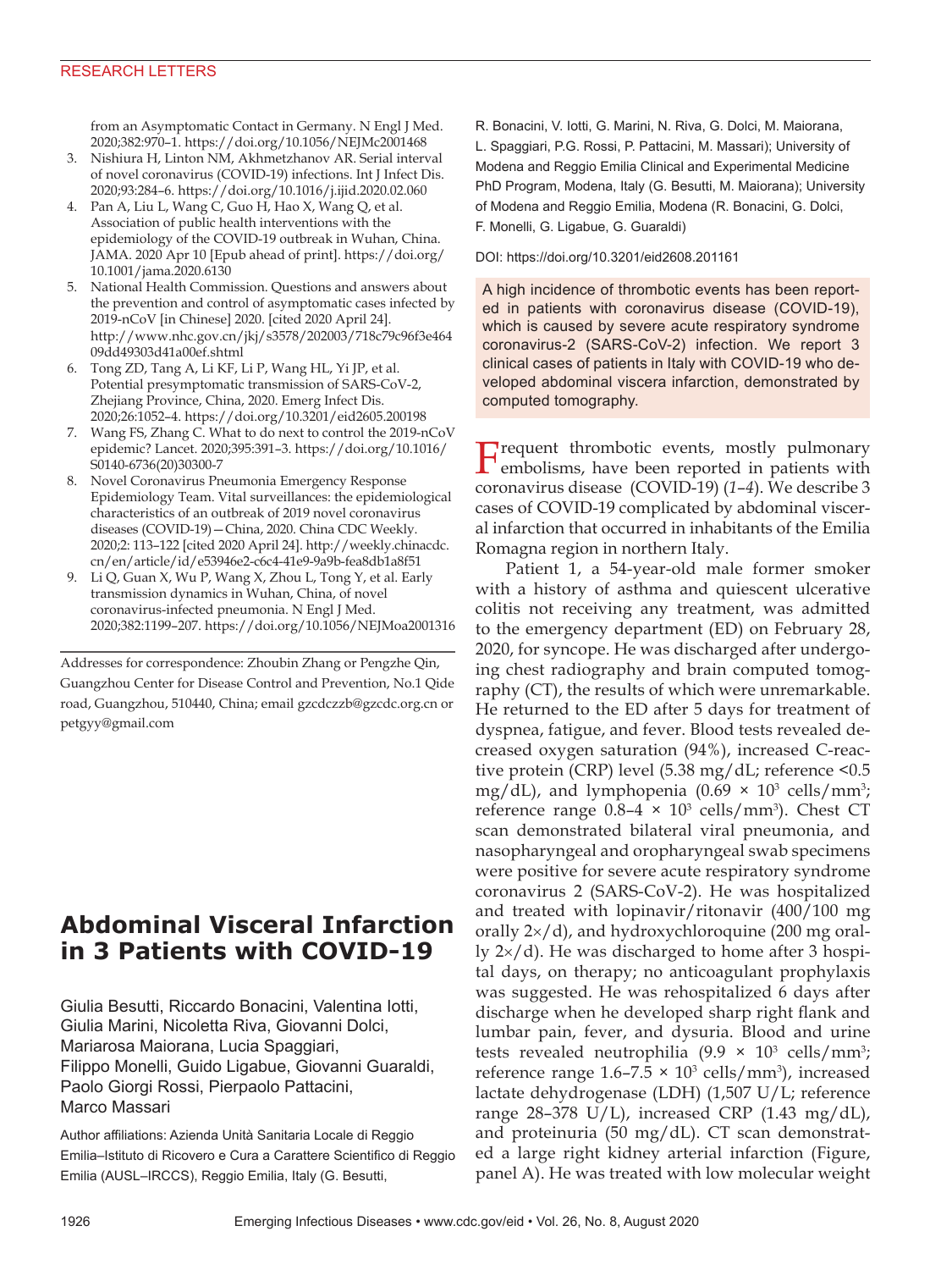#### RESEARCH LETTERS



**Figure.** Abdominal contrastenhanced computed tomography scans of 3 coronavirus disease patients with abdominal visceral infarction, Italy. A) Patient 1 (axial view) showing intraarterial thrombi in the renal artery (arrow) and kidney and splenic infarctions (asterisk), seen as large wedge-shaped hypodense parenchymal areas. B, C) Patient 2 (B, coronal view; C, axial view) showing kidney and splenic infarctions (asterisks), seen as large wedge-shaped hypodense parenchymal areas. D, E) Patient 3 (D, coronal view; E, sagittal view), showing intraarterial thrombi in the superior mesenteric artery and its branches (arrows in D) and thoracic descending aorta (arrow in E), as well as small bowel ischemia (asterisks in D), seen as small bowel loops with decreased or absent wall enhancement. In patients 1 and 2, scans did not show notable signs of atherosclerosis.

heparin (LMWH) (6,000 UI  $2\times$ /d) and discharged to home after 4 days.

Patient 2, a 53-year-old man with hypertension and a history of mitral valve replacement (June 2019), came to the ED on March 11, 2020, with fever, cough, and sore throat. At admission, he had decreased oxygen saturation (94%) and increased CRP (6.99 mg/ dL). Chest CT scan demonstrated bilateral viral pneumonia, and nasopharyngeal and oropharyngeal swab specimens were positive for SARS-CoV-2. He was hospitalized and treated with lopinavir/ritonavir  $(400/100 \text{ mg}$  orally  $2\times/d$  and hydroxychloroquine (200 mg orally  $2\times$ /d); he also received 2 administrations of tocilizumab (8 mg/kg, an off-label use) on hospital day 3 because his respiratory function was worsening. Because of his previous mitral valve replacement, he was already being treated with antiplatelet prophylaxis with acetylsalicylic acid but not with anticoagulants. On hospital day 6 he reported severe left flank pain; blood tests revealed neutrophilia  $(11.74 \times 10^3 \text{ cells/mm}^3)$  and increased LDH  $(932 \text{ U/L})$ and CRP (4.42 mg/dL). CT scan demonstrated large infarcted areas involving the spleen and the left kidney (Figure, panels B,C). He was treated with LMWH  $(6,000 \text{ UI } 2\times$ /d) and discharged home after 7 days.

Patient 3, a 72-year-old man with stage 3 kidney failure, hypertension, previous myocardial infarction, and type 2 diabetes, came to the ED on March 25, 2020, with shortness of breath and dry cough. At admission, he had increased CRP (19.3 mg/dL) and high glucose level (1,000 mg/dL; reference <100 mg/ dL) with severe metabolic acidosis. Nasopharyngeal and oropharyngeal swab specimens were positive for SARS-CoV-2. He was hospitalized, began antithrombotic prophylaxis with LMWH  $(4,000 \text{ UI } 1\times/d)$ , and continued secondary prophylaxis with acetylsalicylic acid. He was transferred in the intensive care unit the day after admission; a few hours later, he developed severe abdominal pain. Blood tests revealed neutrophilia (17.69  $\times$  10<sup>3</sup> cells/mm<sup>3</sup>) and increased LDH  $(1,510 \text{ U/L})$ , CRP  $(48 \text{ mg/dL})$ , and D-dimer  $(6,910 \text{ m})$ ng/mL), with normal prothrombin time and activated partial thromboplastin time. Antiphospholipid antibodies were not detected. CT scan demonstrated small bowel ischemia associated with massive splenic infarction (Figure, panels D,E). He underwent resection of the ischemic bowel loop and splenectomy, was treated with heparin in continuous infusion, and was discharged from the ICU 2 days later. As of May 9, he was still hospitalized but his condition was improving.